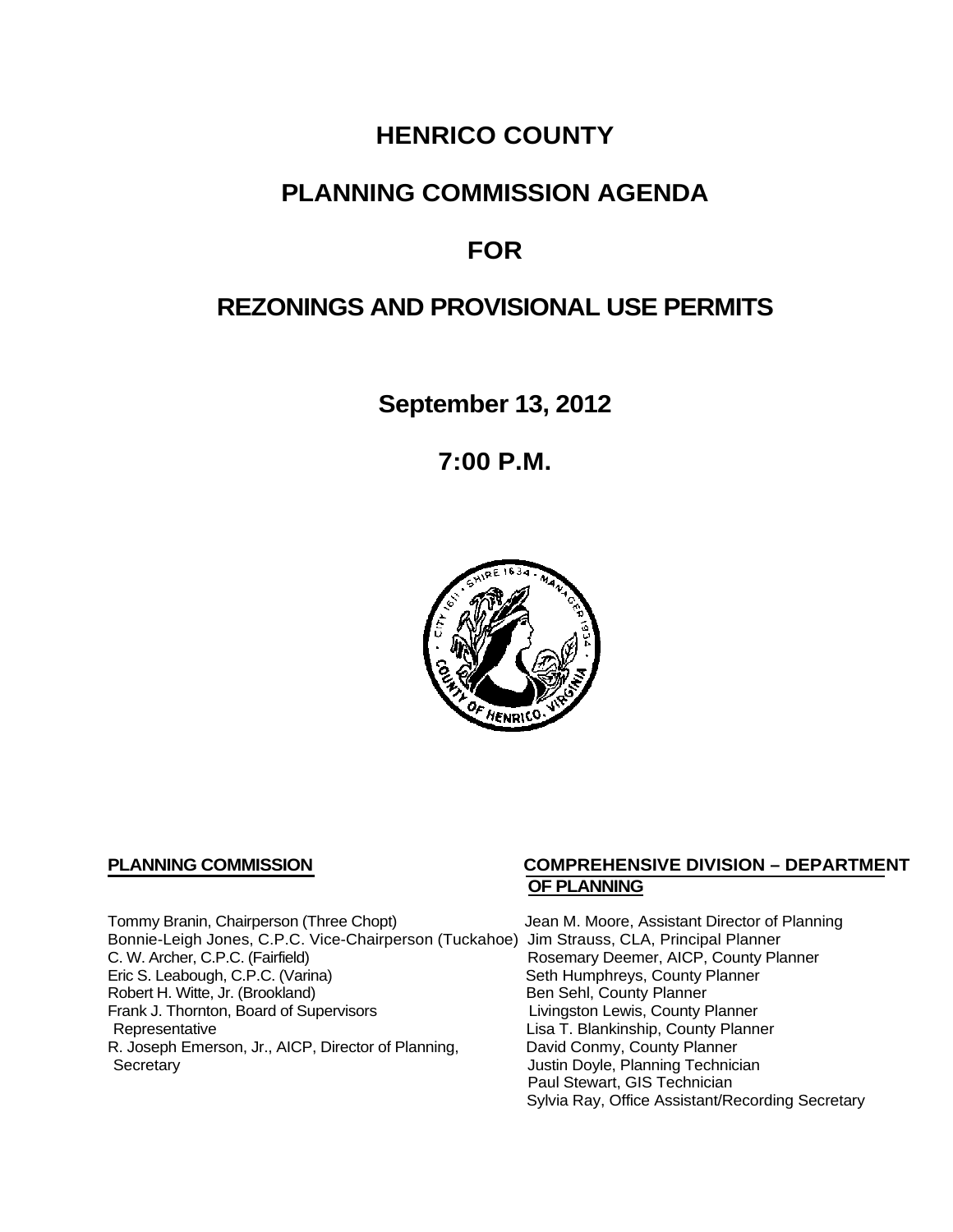## **PLANNING COMMISSION REZONING MEETING FINAL AGENDA SEPTEMBER 13, 2012**

#### **BEGINNING AT 5:30 P.M.**

**5:30 P.M. Dinner and Work Session:** County Manager's Conference Room to discuss Statutory Updates. **Staff – Ben Blankinship**

**BEGINNING AT 7:00 P.M.**

**WELCOME:**

**PLEDGE OF ALLEGIANCE:**

**RECOGNITION OF NEWS MEDIA:**

**CALL TO ORDER:**

**REQUESTS FOR WITHDRAWALS AND DEFERRALS: (1); (1)**

**REQUESTS FOR EXPEDITED ITEMS: (1)**

**CASES TO BE HEARD: (1)**

**VARINA: None**

**BROOKLAND: None**

#### **FAIRFIELD:**

#### *(Deferred from the August 9, 2012 Meeting).*

**C-17C-12 Jennifer D. Mullen for Weatherfield Farms, LLC:** Request to conditionally rezone from R-3C One-Family Residence District (Conditional) to R-5AC General Residence District (Conditional) part of Parcel 811-732-3013 containing 31.02 acres located on the north line of Creighton Road at its intersection with Carolee Drive and from R-3C One-Family Residence District (Conditional) to C-1 Conservation District part of Parcel 811-732-3013 containing 21.22 acres located approximately 1,500' north of Creighton Road at its intersection with Carolee Drive. The applicant proposes no more than 81 residential lots and a conservation district. The R-5A District allows a maximum density of 6.0 units per acre. The uses will be controlled by zoning ordinance

**September 14, 2012**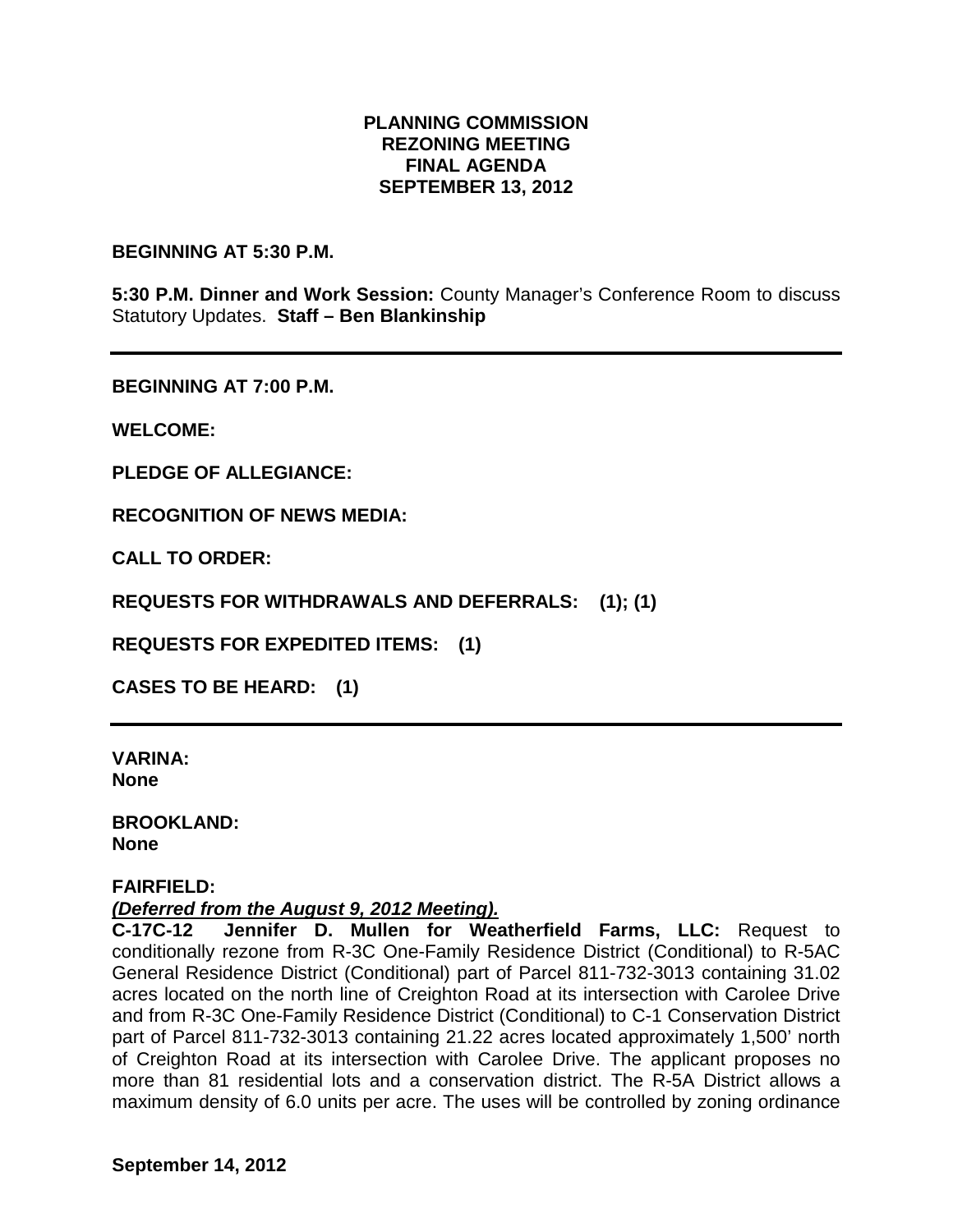regulations and proffered conditions. The 2026 Comprehensive Plan recommends Suburban Residential 2, density should not exceed 3.4 units per acre, and Environmental Protection Area. **Staff – Lisa Blankinship (Deferral requested to the November 8, 2012 Meeting) Deferred to the November 8, 2012 Meeting**

### **THREE CHOPT:**

## *(Deferred from the August 9, 2012 Meeting).*

**C-18C-12 James Theobald for Atack WB Investors, LLC:** Request to rezone from A-1 Agricultural District to B-2C Business District (Conditional) part of Parcel 730-765- 7288 containing 4.5 acres located along the north line of W. Broad Street (U.S. Route 250) at the Goochland County line; from A-1 Agricultural District to O-3C Office District (Conditional) part of Parcels 730-765-7288, 730-766-8989, 731-766-6068, and 731-766- 8757 containing 16.6 acres located along the north line of W. Broad Street (U.S. Route 250) approximately 730' east of the Goochland County line; from A-1 Agricultural District to R-6C General Residence District (Conditional) part of Parcels 730-766-8989, 731-766-6068, 731-766-8757, and 730-765-7288 containing 38.5 acres located on the north line of W. Broad Street (U.S. Route 250) bounded by the Goochland County line to the west and Interstate 64 to the north; and from A-1 Agricultural District to RTHC Residential Townhouse District (Conditional) part of Parcel 730-766-8989 containing 10.6 acres located 1,000' north of the north line of W. Broad Street (U.S. Route 250) bounded by the Goochland County line to the west and Interstate 64 to the north. The applicant proposes a development consisting of office, retail, residential townhouses, and multifamily dwelling units. A maximum of 178 townhouse-style condominiums, 78 townhouses, and 320 multifamily residential units are proposed. The R-6 District allows a maximum gross density of 19.8 units per acre. The RTH District allows a maximum gross density of nine (9) units per acre. The uses will be controlled by zoning ordinance regulations and proffered conditions. The 2026 Comprehensive Plan recommends Urban Mixed-Use and Environmental Protection Area. The site is in the West Broad Street Overlay District. **Staff – Ben Sehl Recommended for Approval**

**C-21C-12 Bill Johns for Greg Cronkhite:** Request to amend proffered conditions accepted with Rezoning Case C-12C-88 on Parcel 747-760-1291 located at the northwest intersection of W. Broad St. (U.S. Route 250) and Dominion Boulevard. The applicant proposes to amend Proffer 4 regarding landscape buffer and screening. The existing zoning is B-3C Business District (Conditional). The 2026 Comprehensive Plan recommends Urban Mixed-Use. **Staff – Livingston Lewis (Withdrawn by Applicant) Withdrawn**

**C-24-12 Andrew M. Condlin for Bacova Road Apartments, LLC:** Request to rezone from R-6C General Residence District (Conditional) to C-1 Conservation District part of Parcels 735-766-8340 and 735-767-8435 containing 4.396 acres located on the east line of N. Gayton Road approximately 350' north of its intersection with Bacova Drive. The applicant proposes a conservation district. The uses will be controlled by zoning ordinance regulations. The 2026 Comprehensive Plan recommends Environmental Protection Area. **Staff – Livingston Lewis (Expedited Agenda Requested) Recommended for Approval**